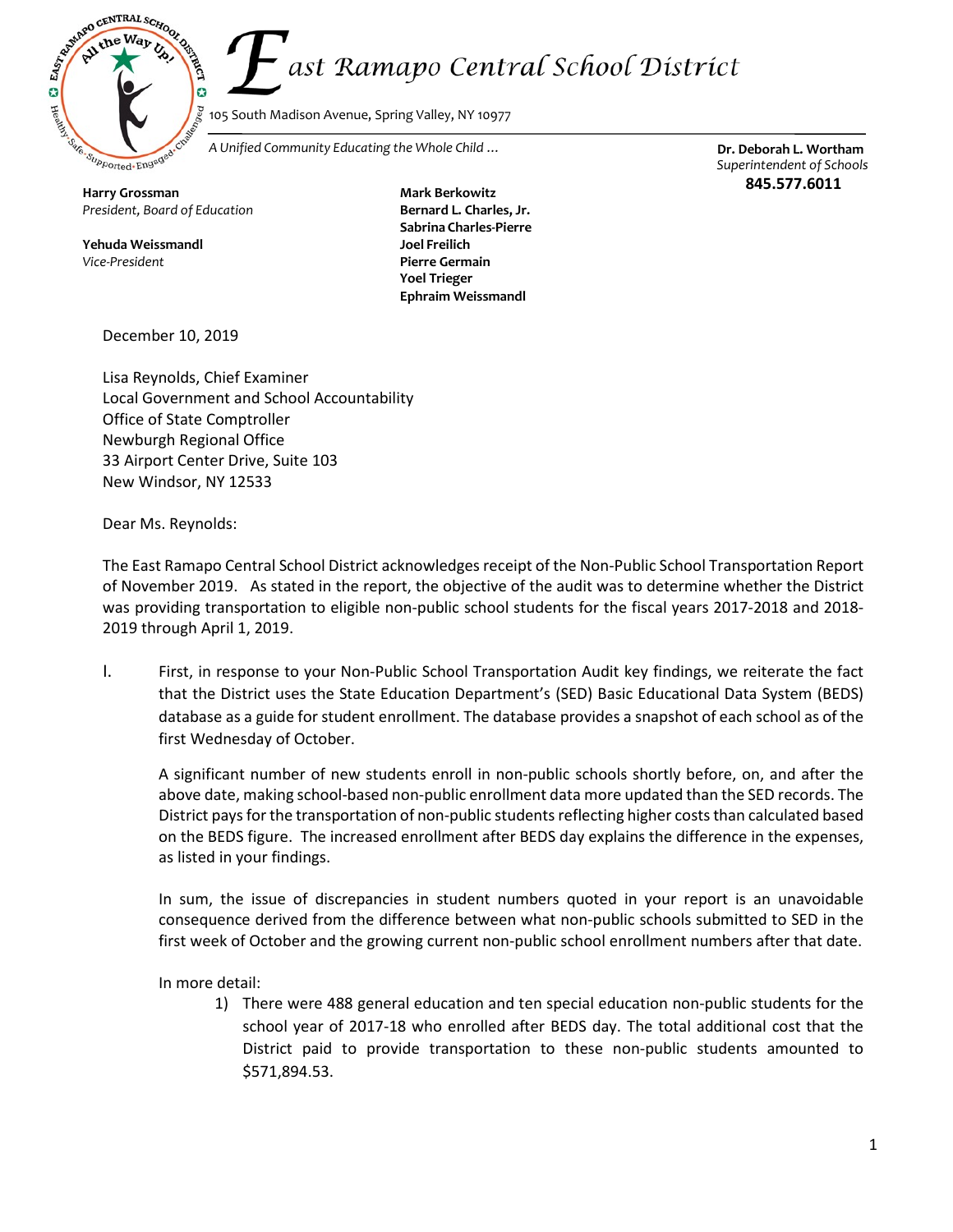2) There were 445 general education and six special education non-public students for the school year of 2018-19 who enrolled after BEDS day. The total additional cost that the District paid to provide transportation to these non-public students amounted to \$358,388.

Therefore, what the audit found as payments for more students beyond those registered in both 2017-18 and 2018-19 school years are, in fact, valid payments for non-public students who enrolled after BEDS day and are not reflected in the SED BEDS database.

II. Second, as required, the East Ramapo Central School District's Corrective Action Plan (CAP) in response to your Non-Public School Transportation Audit is as follows:

**Recommendation 1 –** Ensure that New York State Laws and the District's policies for student eligibility are followed.

**Implementation action(s):** The School District is following all pertinent New York State Laws as outlined in section 58 of the NYS School Laws as well as adhering to all approved Board policies.

**Implementation date:** Completed as of June 30, 2019.

**Person(s) responsible for implementation:** Director of Transportation.

**Recommendation 2** – Ensure that applications for transportation are filed with the Department by April 1st along with documents to prove residency and date of birth.

**Implementation action(s):** The Non-Public Transportation Request Forms along with all supporting documentation (utility bills, birth certificate, etc.) are turned in to the Transportation Department by the state-mandated deadline of April  $1<sup>st</sup>$ . These documents are verified and filed in the Transportation Department's secure file room.

**Implementation date:** Completed as of April 1, 2019

**Person(s) responsible for implementation:** Director of Transportation and Assistant Directors of Transportation.

**Recommendation 3** – Require that students transported by a Yeshiva Private Contractor (YPC) reapply annually for transportation.

**Implementation action(s):** Transportation for all students is requested through the submission of the Non-Public Transportation Request Form on an annual basis and must be received by the April  $1<sup>st</sup>$ deadline, as outlined in section 58 of the NYS School Laws. In certain situations, transportation can be denied due to the lack of this form.

**Implementation date:** Completed as of April 1, 2019.

**Person(s) responsible for implementation:** Director of Transportation and Assistant Directors of Transportation.

**Recommendation 4 –** Develop procedures to ensure that policies regarding eligibility are followed.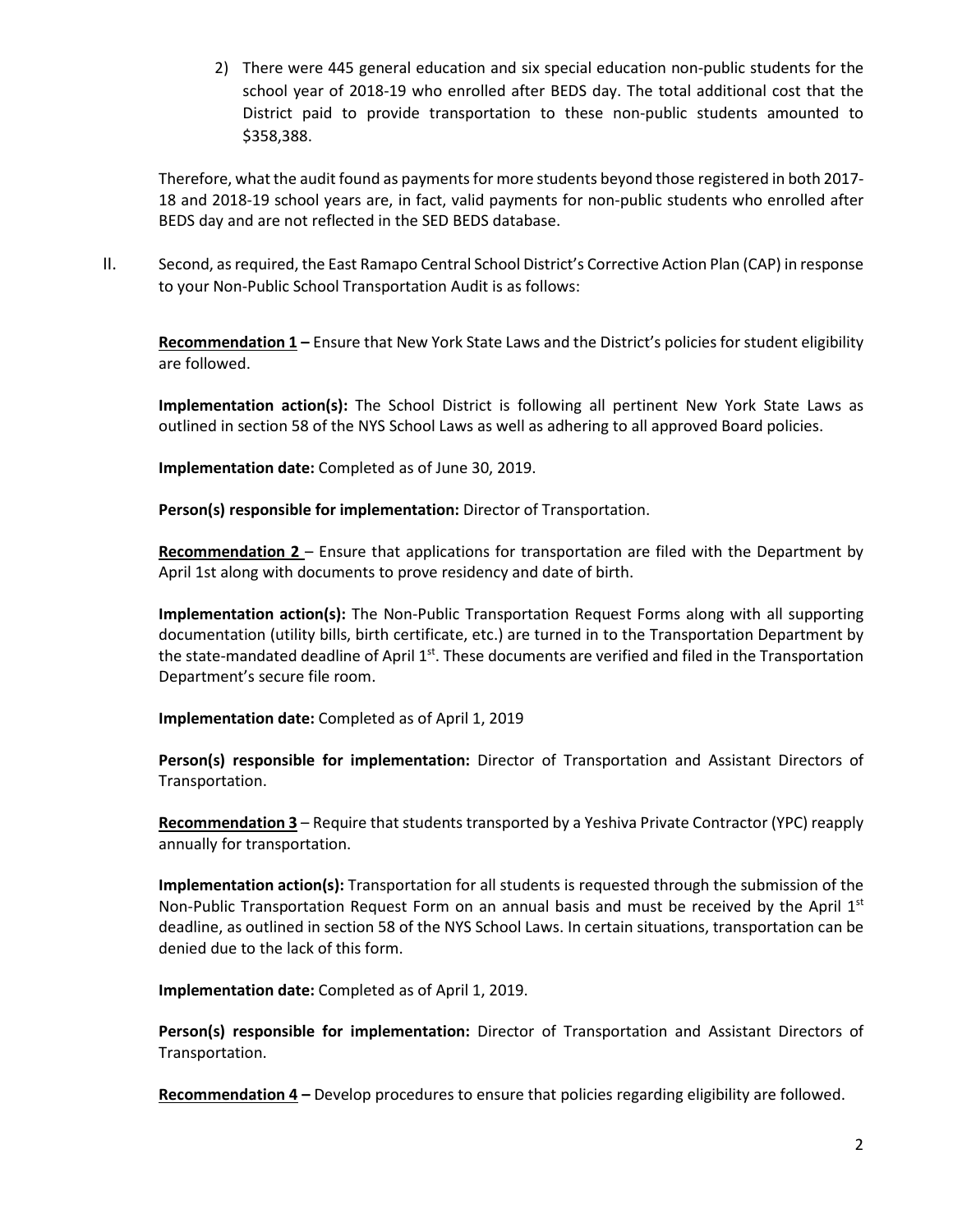**Implementation action(s):** The procedures that ensure strict adherence to all State Regulations and Board Policies have been developed and implemented to ensure compliance.

**Implementation date:** Completed as of June 30, 2019.

**Person(s) responsible for implementation:** Director of Transportation.

**Recommendation 5** – Ensure that records establishing student eligibility are completed, filed, and retained.

**Implementation actions(s):** The Non-Public Transportation Request Forms, along with all supporting documentation (utility bills, birth certificate, etc.) are turned in to the Transportation Department by the State mandated deadline of April 1st. These documents are verified and filed in the Transportation Department's secure file room. These records are retained for a period of time as established by the New York State Department of Education.

**Implementation date:** Completed as of April 1, 2019.

**Person(s) responsible for implementation:** Director of Transportation and Assistant Directors of Transportation.

**Recommendation 6** – Use the actual number of students per department records, instead of estimates, to make payments for YPCs to transport students on a per-student basis.

**Implementation actions(s):** Each student is entered into the District Routing Platform (VersaTrans) as the individual Non-Public Transportation Form, and all accompanying documents are received, reviewed and verified. This "ACTUAL" number of students will be the maximum allowable for billing purposes.

**Implementation date:** Completed as of April 1, 2019.

**Person(s) responsible for implementation:** Director of Transportation and Assistant Directors of Transportation.

**Recommendation 7** – Resolve any discrepancies between the number of students on payment claims (invoices) and the Department's records before approving the payments.

**Implementation action(s):** All payment claims (invoices) are reviewed for accuracy as to the number of "approved" students in the Database as well as the actual number of transportation days and are initialed by the Assistant Director who performed the review. These documents are then forwarded to the Director for signature, which denotes the final approval for payment. Any discrepancies are reported to the YPC via written communication from the Director of Transportation.

**Implementation date:** Completed as of June 30, 2019.

**Person(s) responsible for implementation:** Director of Transportation and Assistant Directors of Transportation.

**Recommendation 8** – Consult with District counsel to determine if there were any overpayments as a result of using estimated, rather than the actual, number of students. If there were overpayments, seek reimbursement.